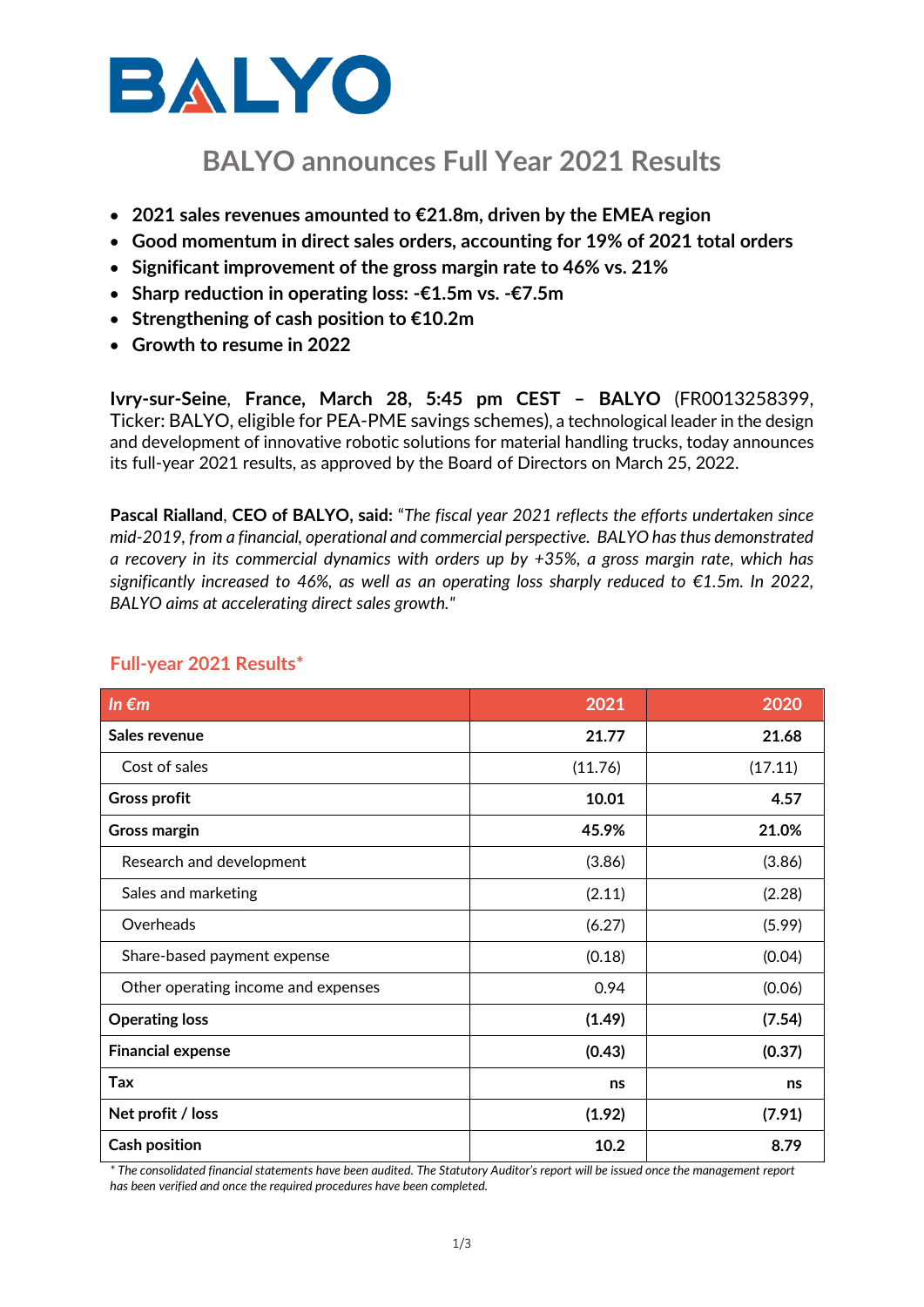

As announced when the 2021 sales revenue were released, BALYO recorded stable revenue compared to 2020, of €21.8m. As of December 31, 2021, the order backlog stood at €9.5m. compared to  $\epsilon$ 8.2m last year, which represents an increase of +16%. This growth is driven by the switch to the sale of Robotic Kits to OEMs, which have lower lead-times than historical "turnkey" projects and generate faster revenue recognition. The fiscal year 2021 also marks a sharp rebound in sales momentum, with annual order intake increasing by +35% compared to 2020.

In 2021, gross margin rate has improved significantly, standing at 46% compared to 21% in 2020. The financial and operational structuring cycle initiated in the second half of 2019 and pursued in 2021, combined with new sales channels, enables BALYO to record a substantial increase in operating performance.

Operating expenses (research and development expenses, marketing and sales expenses, general and administrative expenses) are stable (€12.2m) compared to 2020.

In 2021, the Company has therefore recorded a strong reduction in its operating loss, which amounts to -€1.5m compared to -€7.5m in 2020. Overall and after taking into account a financial result of -€0.4m, related to interest expenses and foreign exchange losses, the net loss in 2021 amounted to -€1.9m compared to -€7.9m in 2020.

As of December 31, 2021, BALYO has a solid cash position amounting to €10.2m vs. €8.8m at the end of 2020. As a reminder, the Company has strengthened its financial resources through a capital increase by private placement in the second half of 2021, of  $\epsilon$ 6.1m.

### **Post-closing events**

- Signing of a strategic and commercial partnership with Bolloré Logistics in the Asia-Pacific region at the beginning of 2022;
- Transfer of the Head Office to Arcueil with a new rental agreement effective in March 2022;
- BALYO rewarded by the German magazine Materialfluss for the second year in a row: Product of the Year 2022 in the category mobile robotics;
- Conflict in Ukraine: BALYO reports that it does not have any business activity or dealing with Russia or Ukraine; however, the consequences of this conflict, direct or indirect, cannot be accurately estimated at this time.

### **Strategy and outlook**

Committed in an ambitious commercial plan aiming at a strong growth in order intake, particularly in direct sales, BALYO intends to step up in 2022 thanks to a unique positioning on the market of mobile robotics and pallet movement. Thanks to a recognized and unmatched product offering in high-rack storage, a technological leadership as well as the signing of many commercial partnerships, BALYO will also be able to rely on the expansion of its sales teams, particularly in the U.S. In addition, Linde Material Handling has committed to ordering BALYO solutions up to €13.9m during the 2022 fiscal year.

BALYO remains cautious about the supply of certain electronic components and the extended lead times in the current context. The increase in production costs for robotic kits, related to the rise in the raw materials and energy prices, as well as longer lead times for the supply of base truck for projects sold directly are also being closely monitored without the Company being able to assess their precise impact to date.